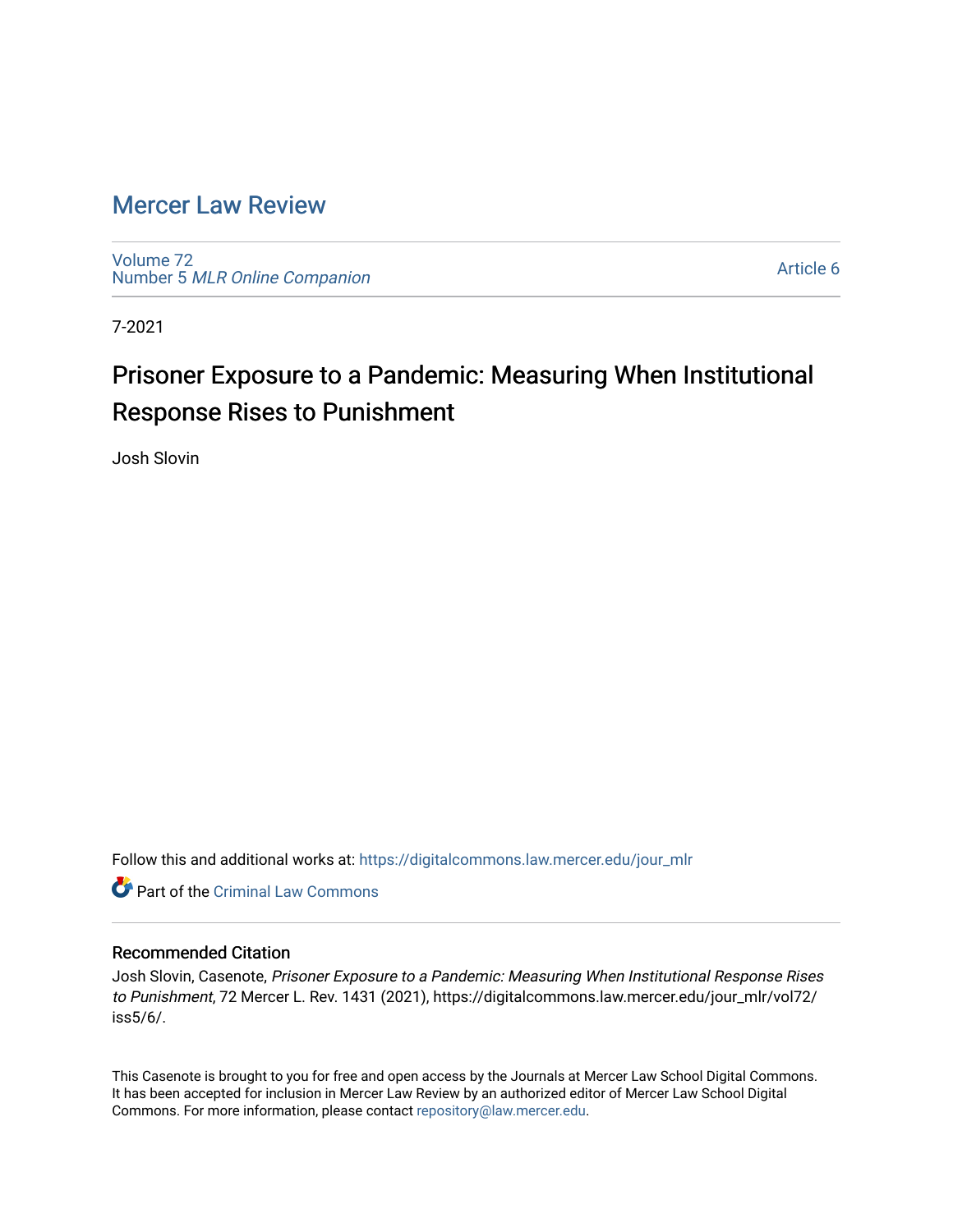# **Prisoner Exposure to a Pandemic: Measuring When Institutional Response Rises to Punishment\***

## I. INTRODUCTION

The Constitution prohibits the cruel and unusual punishment of inmates and detainees.1 Accordingly, when prison conditions fall below a humane level due to acts or omissions by prison officials, the prison may be found in violation of the Eighth Amendment,<sup>2</sup> the Cruel and Unusual Punishment Clause, against an inmate or the Fourteenth Amendment,<sup>3</sup> the Due Process Clause, against a pre-trial detainee (hereinafter detainee).4

Specifically, the assertion of such claims regarding poor prison conditions raises the question of how prisons, and thus the courts, are approaching the novel health risks and administrative challenges posed by a global Coronavirus (COVID-19) pandemic in which the virus is causing contagion, sickness, and unfortunately death.

Consequently, due to the extraordinary circumstances of COVID-19, the United States Court of Appeals for the Eleventh Circuit was placed "at the crossroads of public health and public safety, science and law, and constitutional and carceral demands"5 when presented with such an issue as described above. In *Swain v. Junior*,6 the Eleventh Circuit determined that the Miami Metro West Detention Center's (hereinafter Metro West) response to COVID-19 likely did not violate detainee

<sup>5</sup> Swain v. Junior, 457 F. Supp. 3d 1287, 1293 (S.D. Fla. 2020).

<sup>6</sup> 961 F.3d 1276 (11th Cir. 2020).

#### 1431

<sup>\*</sup> I would like to thank my Casenote advisor, Professor Margaret McCann for her above and beyond support and assistance throughout the writing process. From Professor McCann being my first-year professor in Legal Process to my Casenote advisor, Professor McCann has truly been an integral part of my legal writing development.

<sup>1</sup> U.S. CONST. amend. VIII; U.S. CONST. amend. XIV.

<sup>2</sup> U.S. CONST. amend. VIII.

<sup>3</sup> U.S. CONST. amend. XIV.

<sup>4</sup> *See* U.S. CONST. amend. VIII (pertaining to inmates); U.S. CONST. amend. XIV (pertaining to pre-trial detainees).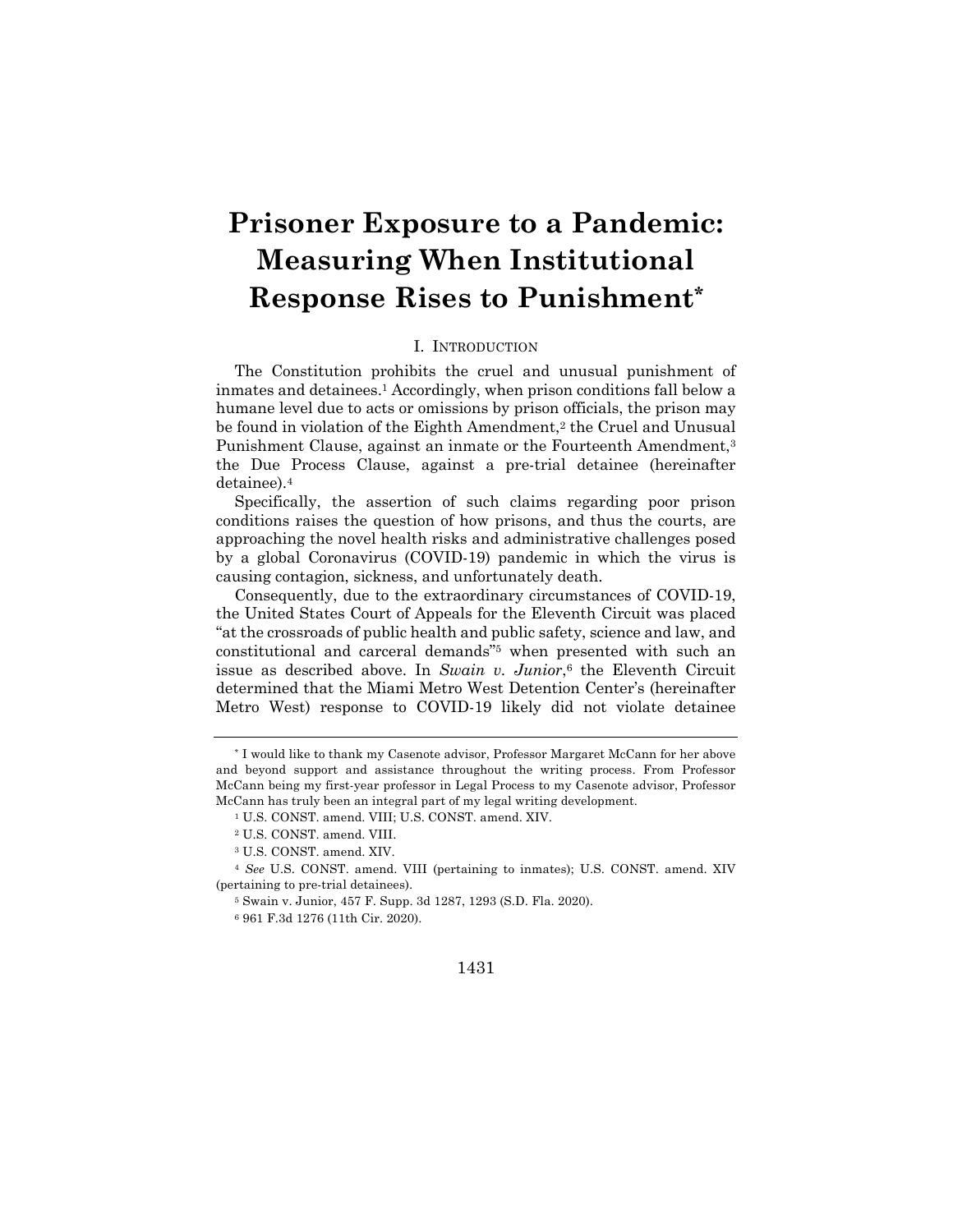appellees' Fourteenth or Eight Amendment constitutional rights even though Metro West was unable to ensure adequate social distancing and had seen increased rate of COVID-19 infections.7

Further, the Eleventh Circuit held that given the CDC guidelines for correctional and detention facilities,8 Metro West's obligation was only to respond reasonably to such guidelines.9 In using such a standard, the court determined that Metro West should not be faulted for guidelines which were concluded to be impossible to implement or if the harm caused by the virus was ultimately not averted.10 Thus, just because a prison's actions were ineffective at preventing the spread of COVID-19, does not mean that the prison was "deliberately indifferent" to the health and safety of its inmate/detainee population, rising to the level of a cruel and unusual punishment under the Eighth Amendment.<sup>11</sup>

#### II. FACTUAL BACKGROUND

In late March 2020, Metro West began implementing health and safety measures to protect inmates against COVID-19, including cancelling inmate visitation, screening inmates and staff, and advising staff of sanitation practices.12 After the CDC introduced its guidelines for correctional facilities on March 23, 2020, Metro West altered its practices to reflect the guidelines by implementing, among other things, daily temperature screenings, social distancing efforts, a social hygiene campaign, and mask mandates.13

Plaintiffs Anthony Swain, Alen Blanco, Bayardo Cruz, Ronniel Flores, Deondre Willis, Peter Bernal and Winfred Hill were all pre-trial, medically vulnerable defendants being held at Metro West in Miami, Florida.14 Prior to the commencing of the Plaintiffs action, no inmate had tested positive for COVID-19 at Metro West.15

<sup>7</sup> *Junior*, 961 F.3d at 1286–87.

<sup>8</sup> National Center for Immunization and Respiratory Diseases (NCIRD), Division of Viral Diseases, *Interim Guidance on Management of Coronavirus Disease 2019 (COVID-19) in Correctional and Detention Facilities*, *Centers for Disease Control and Prevention*  $\text{(updated} \quad \text{July} \quad \text{22,} \quad \text{2020},$ https://www.cdc.gov/coronavirus/2019-ncov/community/correction-detention/guidance-corr ectional-detention.html.

<sup>9</sup> *Junior*, 961 F.3d at 1286–87.

<sup>10</sup> *Id.*

<sup>11</sup> *Id.*

<sup>12</sup> Swain v. Junior, 958 F.3d 1081, 1085 (11th Cir. 2020).

<sup>13</sup> *Swain*, 958 F.3d at 1085–86.

<sup>14</sup> *Junior*, 457 F. Supp. 3d at 1291; *Junior*, 961 F.3d at 1280.

<sup>15</sup> *Junior*, 457 F. Supp. 3d at 1293.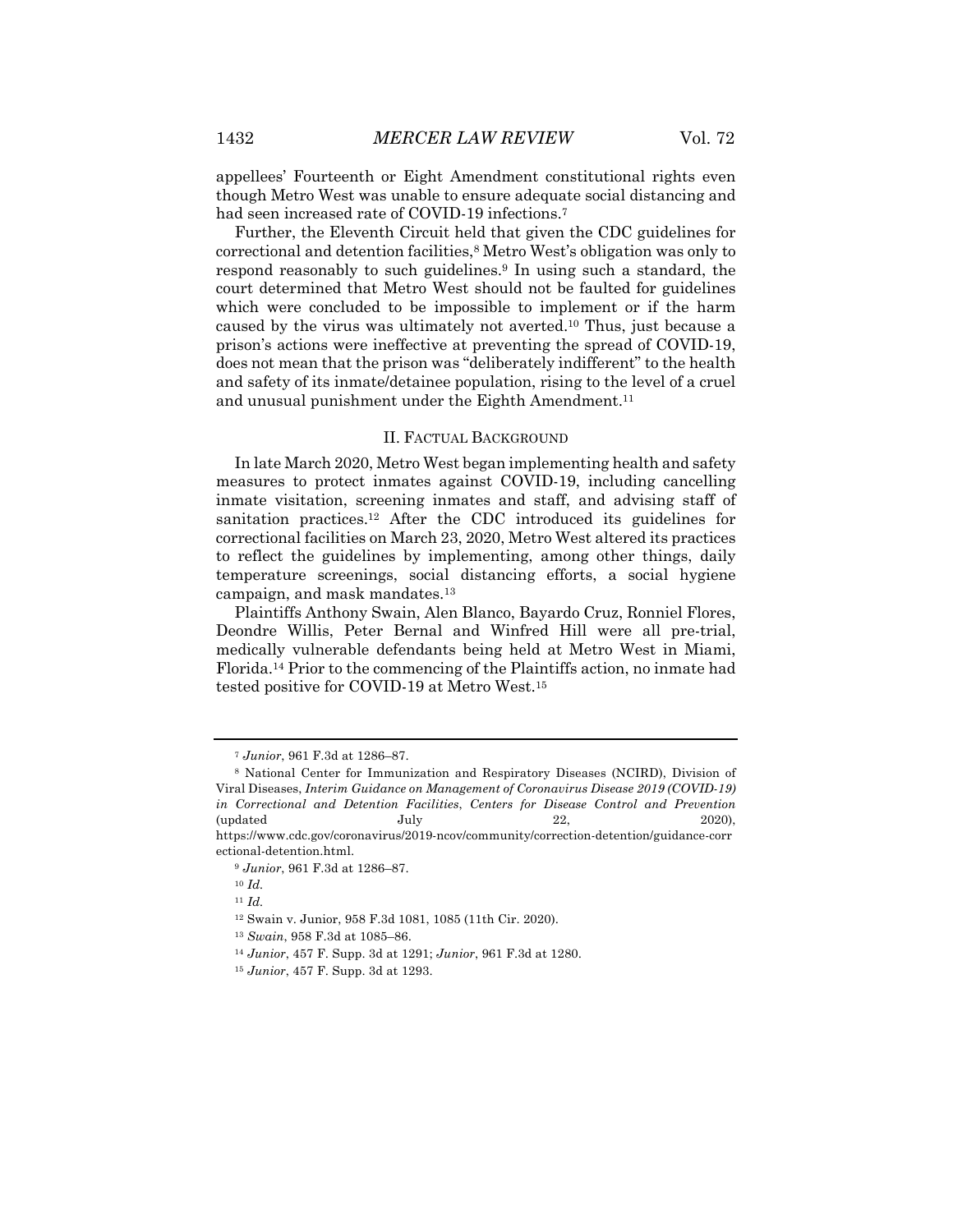Plaintiffs, on April 5, 2020, brought a class action lawsuit against Miami-Dade County and Daniel Junior in his official capacity as the Director of the Miami-Dade Corrections and Rehabilitation Center.16 The complaint alleged that the Defendants had violated Plaintiffs' Eight Amendment and Fourteenth Amendment rights under 42 U.S.C. § 1983,17 arguing that "[d]efendants [were] deliberately indifferent to the risk that [p]laintiffs [would] contract COVID-19 within the current conditions of Metro West."18

Then, the United States District Court for the Southern District of Florida "granted in part [p]laintiffs' emergency motion and entered a temporary restraining order (TRO) against the Defendants on April 7, 2020."19 As part of the order, and subsequent orders, the Defendants were required to provide descriptions of the measures currently employed to protect the individuals being housed at Metro West from the risk of COVID-19.20 Further, the order named two doctors who were to conduct an inspection of Metro West and its efforts, and present their findings back to the court.21 After the inspections were conducted, both doctors concluded that an urgent reduction in prison population and increased COVID-19 screenings were necessary to reduce the spread of the virus within Metro West.<sup>22</sup> Additionally, both doctors noted the impossibility of adhering to CDC guidelines for social distancing measures, including maintaining six feet of distance between inmates, due to the dormitory-style housing units.23

By April 28, 2020, a total of 163 inmates at Metro West tested positive for COVID-19.24 One day later, the district court granted plaintiffs' motion for a preliminary injunction, ordering the defendants to take a series of preventative actions to mitigate the spread of COVID-19 at Metro West.25 In granting the preliminary injunction, the court found

<sup>16</sup> *Id.* at 1291.

<sup>17</sup> 42 U.S.C. § 1983 (2020).

<sup>18</sup> *Junior*, 457 F. Supp. 3d at 1291.

<sup>&</sup>lt;sup>19</sup> The court held three telephonic conferences with both parties over a two-day period following the case being filed. *Id*. at 1292.

<sup>20</sup> *Id*. Defendants represent that they are mandating that staff and inmates wear protective coverings at all times, encouraging social distancing by all inmates and staff, conducting daily temperature/health screening for inmates and staff, disallowing outside visitation, and providing cleaning and hygiene supplies to inmates. *Id.* at 1301.

<sup>21</sup> *Id.* at 1292.

<sup>22</sup> *Id.* at 1294.

<sup>23</sup> *Id.*

<sup>24</sup> *Id.* at 1293.

<sup>25</sup> The court enjoined the defendants to comply with a series of COVID-19 protective safety measuring including, in pertinent part, to (1) provide and enforce, to the maximum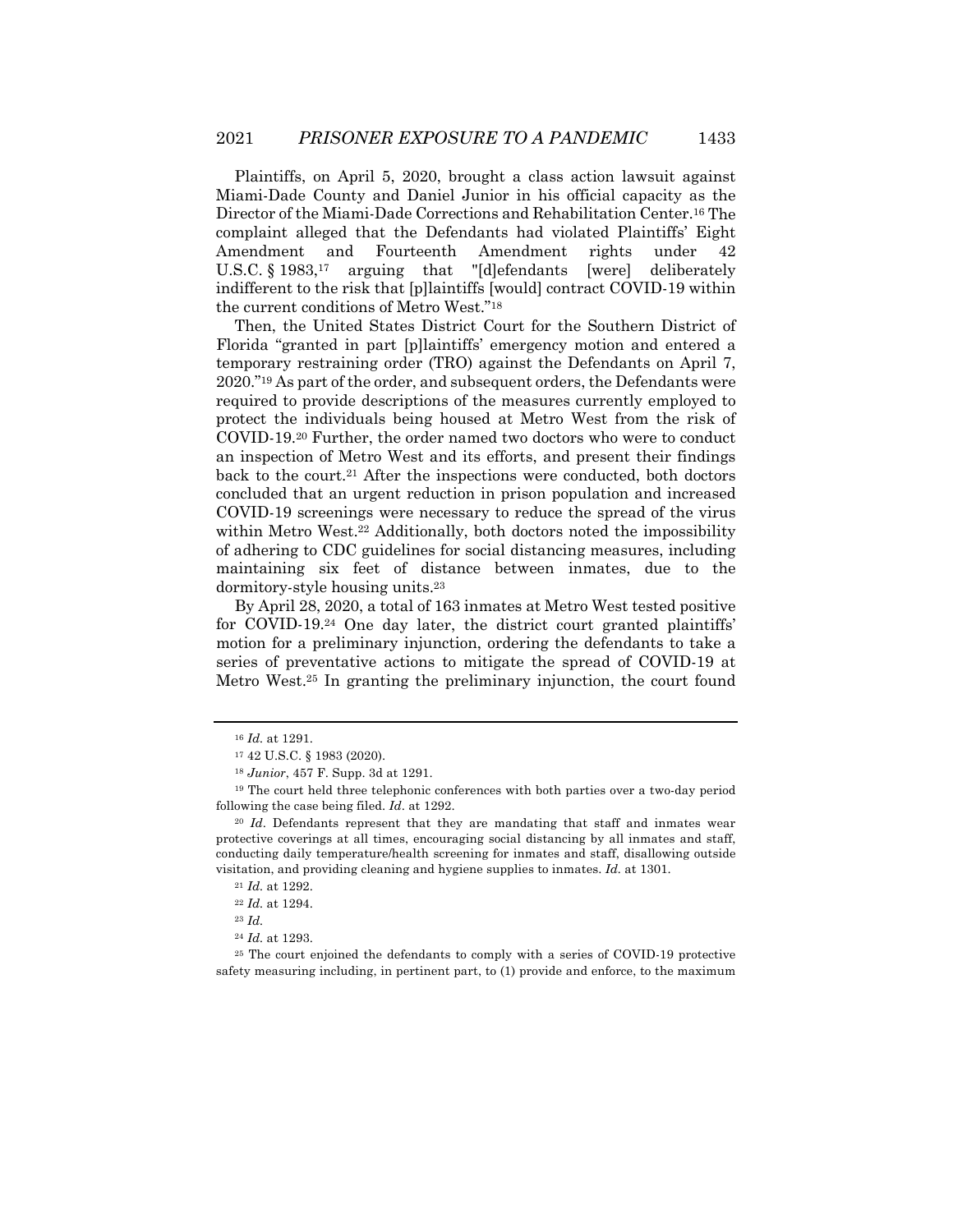that plaintiffs had shown (1) a substantial likelihood of success on the merits of their § 1983 claim; (2) that they will suffer irreparable harm absent an injunction; (3) that the threatened injury posed by the COVID-19 outbreak at Metro West outweighs any damage to the defendants resulting from an injunction; and (4) that the injunction will not be adverse to the public interest.26

On the first prong, the court rested its opinion on the belief that the plaintiffs satisfied both the objective and subjective components of the Eighth Amendment "deliberate indifference" analysis.27 The court found the objective component easily satisfied as a result of a deadly virus currently spreading among inmates and staff at Metro West a portion of which have a legitimate medical need to be protected from the virus.<sup>28</sup> Pertaining to the subjective component, despite defendants' assurances as to the steps taken at Metro West to reduce the spread of COVID-19, the court found the record to not unequivocally demonstrate successful implementation of such policies and procedures.29 This finding was based on evidence provided by the plaintiffs, which indicated that social distancing was not possible, social distancing was not uniformly enforced, and inmates lacked access to cleaning supplies and masks.30 Additionally, with the significant increase in infected inmates since the start of litigation, the court could not accept the defendants' continued contentions that their efforts were sufficient to reduce the spread of the virus.31

After the district court granted the preliminary injunction, the defendants filed a motion for stay the preliminary injunction pending appeal.32 The Eleventh Circuit subsequently granted defendants' motion.33 The Eleventh Circuit, in addressing the likelihood of success on

extent possible, adequate six feet social distancing; (2) communicate COVID-19 information to all people incarcerated at Metro West; (3) provide all inmates with face masks at medically appropriate intervals; (4) ensure that all inmates receive individual supplies of soap, disinfecting products, towels, and toilet paper; (5) provide the district court with weekly data as to the number of inmates and staff who tested positive for COVID-19 and current population numbers at Metro West; and (6) provide a proposal outlining defendants plan to ensure adequate social distancing at Metro West. *Id.* at 1317–18.

<sup>26</sup> *Id.* at 1309–1314. (holding the four elements required for a preliminary injunction satisfied).

<sup>27</sup> *Id.* at 1312.

<sup>28</sup> *Id.* at 1311.

<sup>29</sup> *Id.* at 1312.

<sup>30</sup> *Id.* at 1299–300, 1310–11 (conflicting evidence presented by plaintiffs and defendants).

<sup>31</sup> *Id.* at 1312.

<sup>32</sup> *Swain,* 958 F.3d at 1085.

<sup>33</sup> *Id.*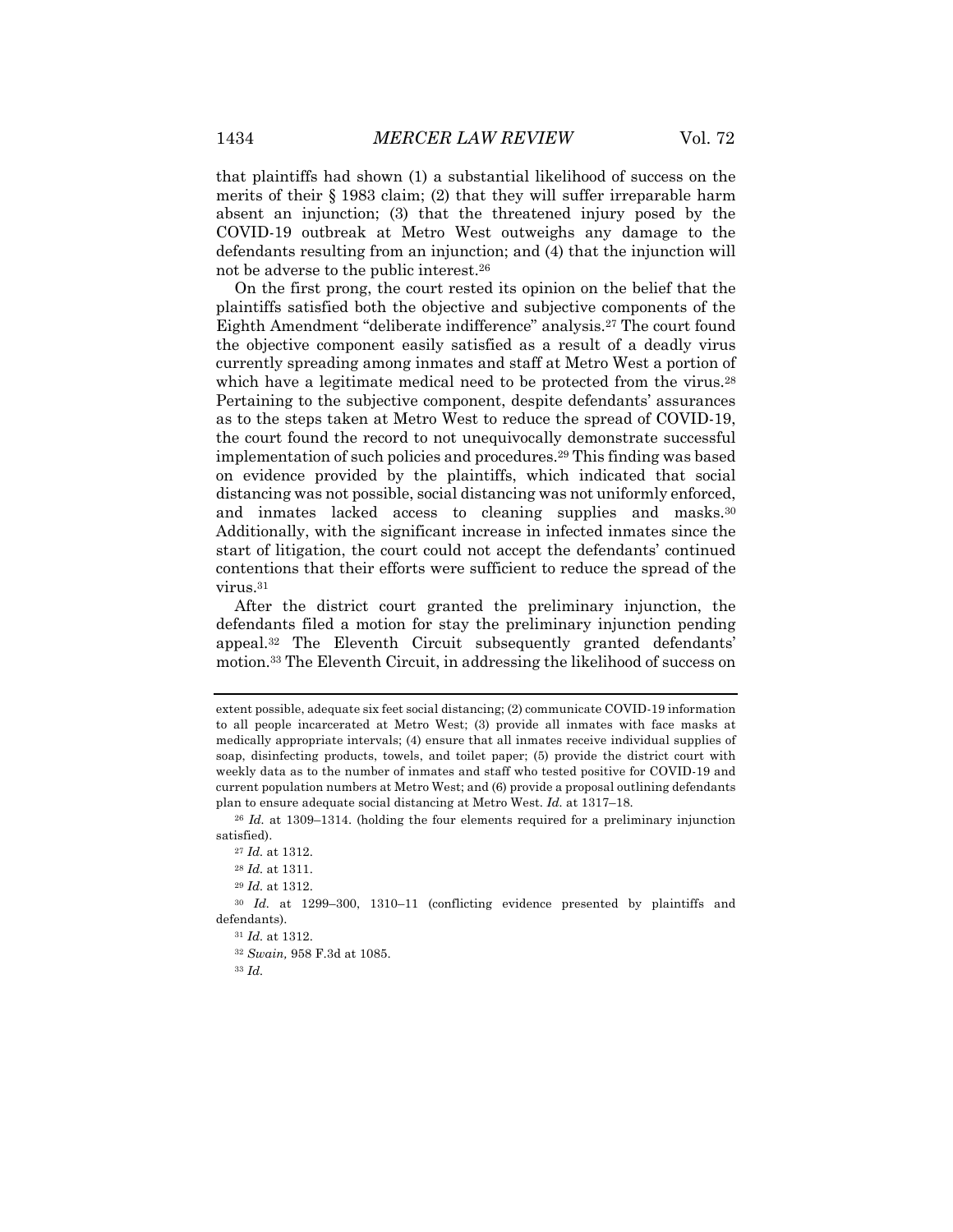appeal, determined that the district court committed error by "incorrectly collaps[ing] the subjective and objective components" of the deliberate indifference standard.34 Specifically, the court reasoned that the district court misapplied the subjective component by "treat[ing] the increase in COVID-19 infections as proof that the defendants deliberately disregarded an intolerable risk."35 Rather, the court of appeals stated that the harm, COVID-19 infections, that results does not, in and of itself, provide sufficient evidence of a culpable state of mind.36

The Eleventh Circuit vacated the district court's grant of the preliminary injunction.37 The Eleventh Circuit held that the plaintiffs failed to demonstrate the likelihood of success on the merits of their deliberate indifference claim, specifically the subjective component, in violation of the Eighth and Fourteenth Amendment.38

#### III. LEGAL BACKGROUND

#### *A. Constitutional Amendments Applicable to Prison Conditions*

The Eighth Amendment provides protection from cruel and unusual punishment, while the Fourteenth Amendment prohibits "any State [from] depriv[ing] any person of life liberty, or property, without the due process of the law."39 It has been understood that the Fourteenth Amendment Due Process Clause protects the rights of citizens, including detainees, who have not been convicted of crimes, while the Eighth Amendment's Cruel and Unusual Punishment Clause applies only to sentenced criminals.40 However, detainees, under the Fourteenth Amendment, are entitled to "at least as great" of protection as given to inmates under the Eighth Amendment.<sup>41</sup>

A detainee or convicted inmate alleging a violation of their Eighth or Fourteenth Amendment rights would likely bring a claim under 42

<sup>34</sup> *Id.* at 1089.

<sup>35</sup> *Id.* 

<sup>36</sup> *Id.*

<sup>37</sup> *Junior*, 961 F.3d at 1280. A preliminary injunction is a pre-trial remedy given to a plaintiff to prevent possible harm which is almost certain to occur absent the court requiring the defendant to perform or abstain from some action**.** *Sheppard*, The Wolters Kluwer Bouvier Law Dictionary Desk Edition (2012). Due to the profound effects a preliminary injunction may have on a defendant prior to a final court ruling, it should be considered "an extraordinary remedy never awarded as a right." Winter v. NRDC, Inc., 555 U.S. 7, 24 (2008).

<sup>38</sup> *Junior*, 961 F.3d at 1289, 1294.

<sup>39</sup> U.S. CONST. amend. VIII; U.S. CONST. amend. XIV.

<sup>40</sup> Bailey v. Andrews, 811 F.2d 366, 373 (7th Cir. 1987).

<sup>41</sup> Owens v. Scott Cty. Jail, 328 F.3d 1026, 1027 (8th Cir. 2003).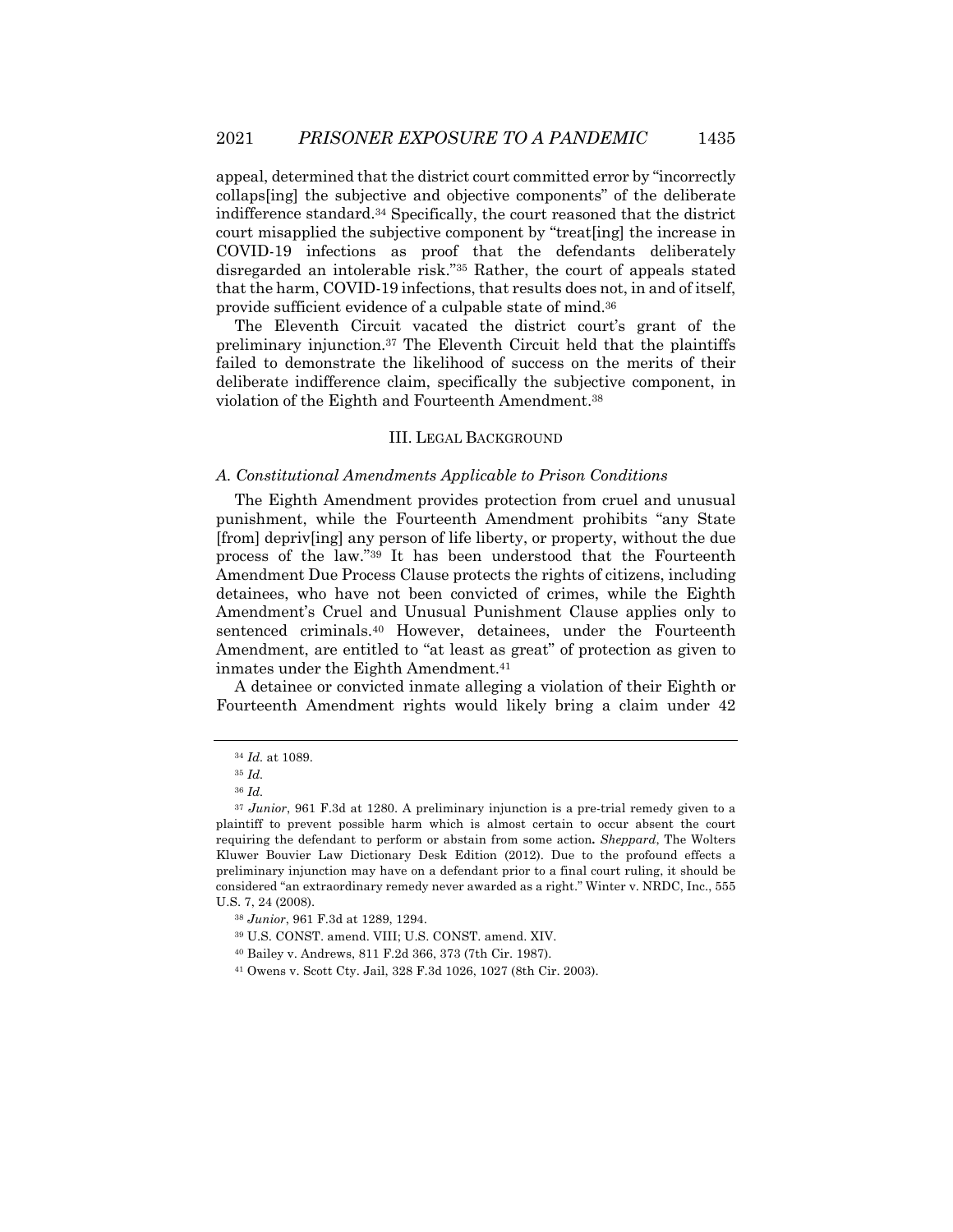U.S.C. § 1983. Section 1983 is a form of redress when persons, under the color of state authority, violate an individual's rights, privileges, or immunities secured by the constitution.<sup>42</sup> When an inmate, in prisoncondition cases, alleges an Eighth Amendment violation, a court evaluates the claim under a deliberate indifference standard.43 Courts apply this same standard to detainees claiming Fourteenth Amendment violations due to the notion that "[F]ourteenth [A]mendment rights of detainees can be defined by reference to the [E]ighth [A]mendment rights of convicted inmates."44

#### *B. A Deliberate Indifference Claim*

Under the Eighth Amendment, prison officials must provide humane conditions of confinement by "ensur[ing] that inmates receive adequate food, clothing, shelter, and medical care," and by "tak[ing] reasonable measures to guarantee the [health and] safety of inmates."45 The Supreme Court of the United States has held that both an objective and subjective requirement must be met when determining if prison officials have violated an inmate's Eighth Amendment rights.<sup>46</sup>

#### **1. Objective Requirement**

In meeting the first requirement, the plaintiff must show that the deprivation alleged is objectively, "sufficiently serious."47 Specifically, "[f]or a claim . . . based on a failure to prevent harm, the inmate must show that he is incarcerated under conditions posing a substantial risk of serious harm."48

Further, in determining if conditions present an objectively unreasonable risk of harm to inmates, the Supreme Court of the United States, in *Helling v. McKinney,*<sup>49</sup> outlined factors courts should consider.50 Such factors include the plaintiff showing that he, himself, is currently exposed to the condition in which the cause of action is based upon; inquiry into the likelihood that such condition will actually cause such an injury to health or safety; "scientific and statistical inquiry into

<sup>42</sup> 42 U.S.C. § 1983.

<sup>43</sup> Farmer v. Brennan, 511 U.S. 825, 834 (1994).

<sup>44</sup> Hamm v. DeKalb Cty., 774 F.2d 1567, 1574 (11th Cir. 1985).

<sup>45</sup> *Farmer*, 511 U.S. at 832.

<sup>46</sup> *Id.* at 834.

<sup>47</sup> Lane v. Philbin, 835 F.3d 1302, 1307 (11th Cir. 2016).

<sup>48</sup> *Farmer*, 511 U.S. at 834.

<sup>49</sup> 509 U.S. 25 (1993).

<sup>50</sup> *Id*. at 36.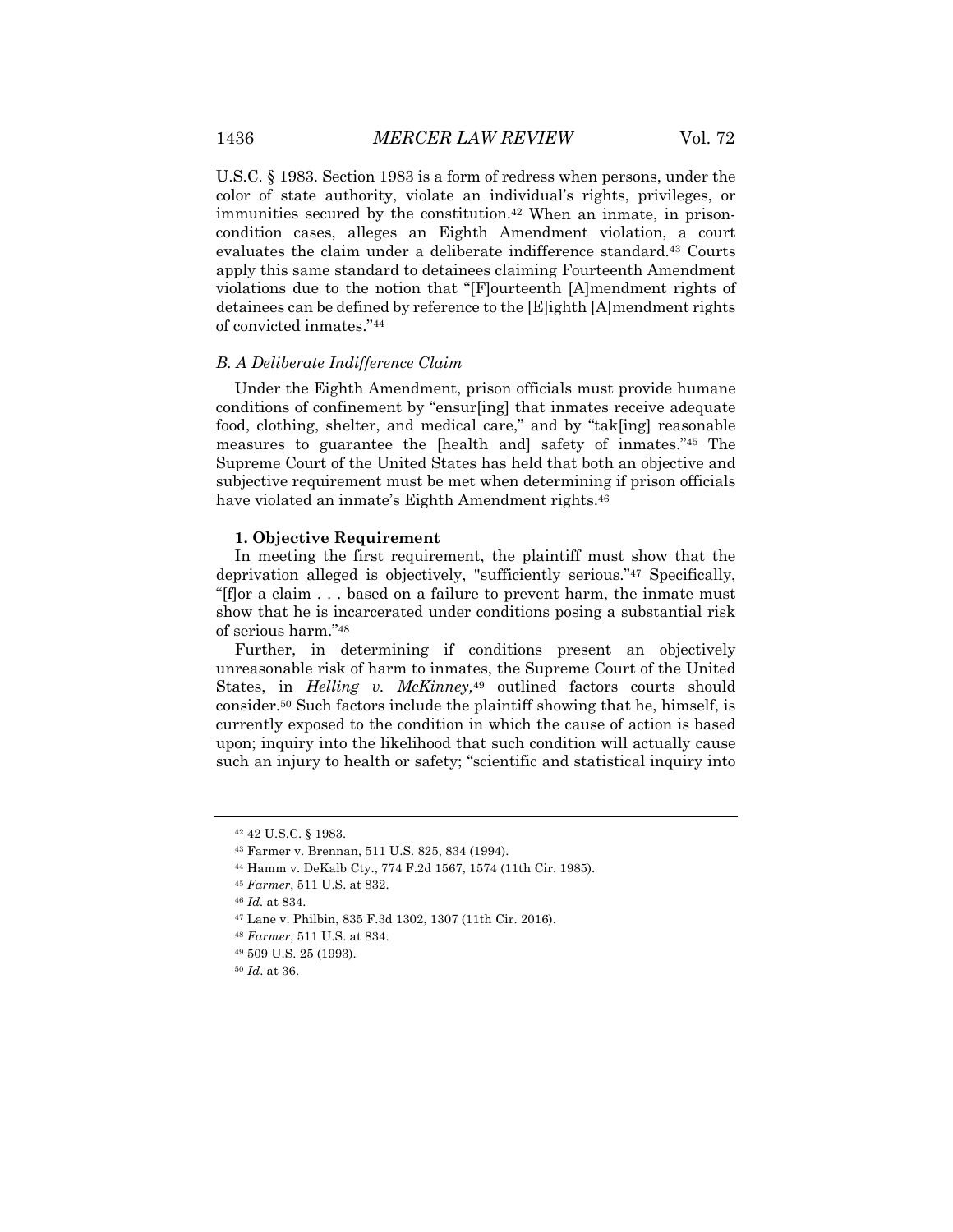the seriousness of the potential harm"; and that the "risk of which the prisoner complains is not one today's society chooses to tolerate."51

The Supreme Court affirmed the Court of Appeals for the Ninth Circuit's decision in *Helling* that the plaintiff had stated a valid § 1983 claim based on an alleged violation of plaintiff's Eighth Amendment right.52 The plaintiff alleged that the defendants, prison officials, had exposed him to high levels of environmental toxic smoke, which posed "an unreasonable risk of serious damage to his future health."53 The allegation was premised on the basis that prison officials assigned the plaintiff to a cell with another inmate who smoked five packs of cigarettes a day.54 While still holding the plaintiff's cause of action to be valid, the Supreme Court noted the relevancy that the plaintiff had been moved out of that cell and into a different prison since the complaint was filed and the adoption of a smoking policy by Nevada State Prison's Director prior to remanding the case back to the court of appeals.55 Thus, with respect to the objective factor, the Supreme Court demonstrated that lower courts need to account for "changed circumstances" after a lawsuit is filed when determining if a plaintiff is still personally and currently exposed to the condition.<sup>56</sup>

#### **2. Subjective Requirement**

In proving the defendants' deliberate indifference to a substantial risk of serious harm, the subjective component, the plaintiff needs to show that the defendant had "(1) subjective knowledge of a risk of serious harm; (2) disregard for that risk; (3) by conduct that is more than mere negligence."57 In other words, the subjective component is likely met if a defendant has subjective awareness of an "objectively serious need" and responds in an objectively insufficient manner.58

<sup>55</sup> *Id.* at 35–36. (inferring that plaintiff would likely not meet the objective component of the deliberate indifference standard).

<sup>51</sup> *Id.*

<sup>52</sup> *Id.* at 35.

<sup>53</sup> *Id.*

<sup>54</sup> *Id.* at 28.

<sup>56</sup> *See id.*

<sup>57</sup> *Lane*, 835 F.3d at 1308 (11th Cir. 2016) (quoting Farrow v. West, 320 F.3d 1235, 1245 (11th Cir. 2003)).

<sup>58</sup> Taylor v. Adams, 221 F.3d 1254, 1258 (11th Cir. 2000); Farrow v. West, 320 F.3d 1235, 1245–46 (11th Cir. 2003).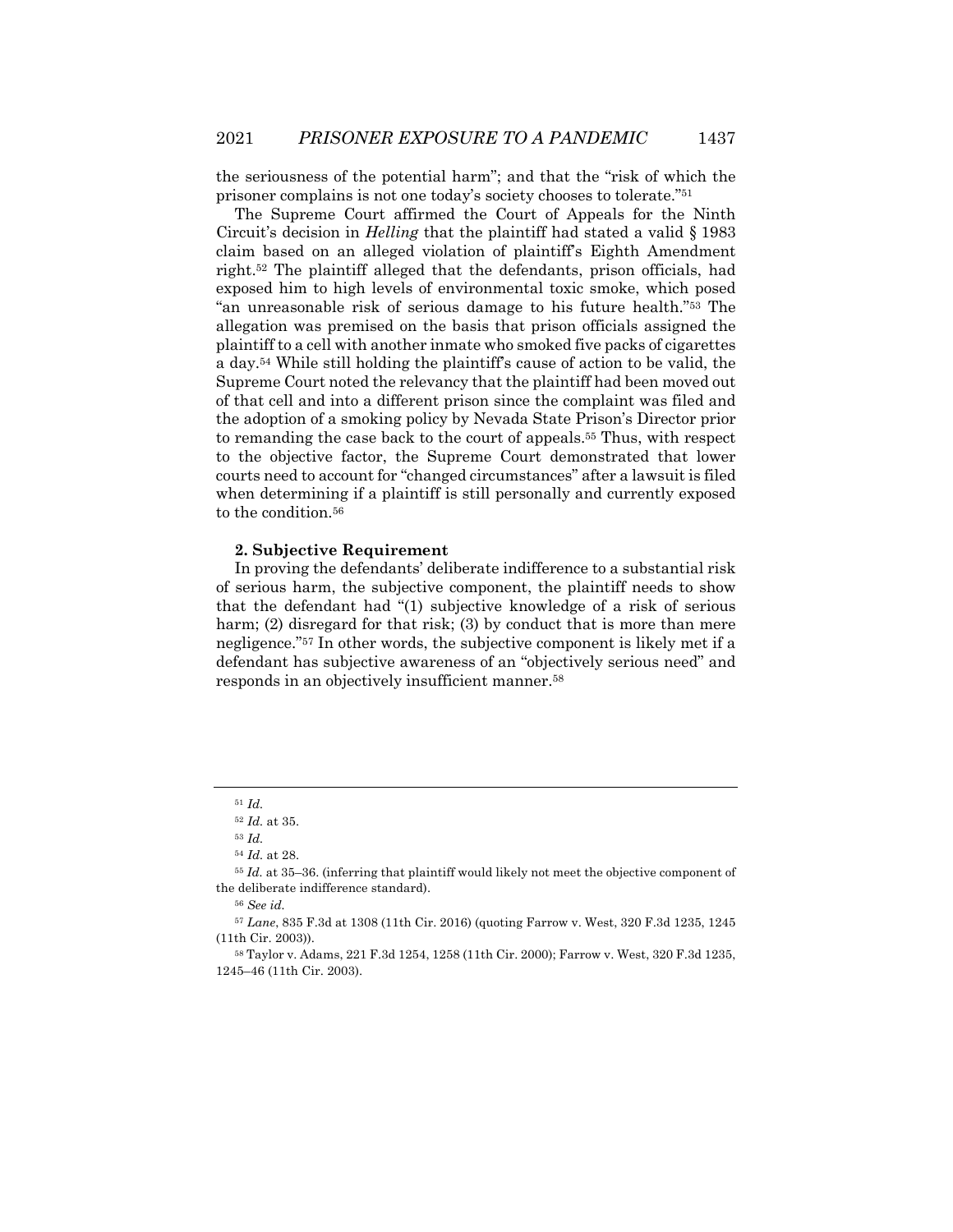#### *a. Subjective Knowledge of a Risk of Serious Harm*

The Supreme Court, in *Farmer v. Brennan*,59 held that for a prison official to be found liable for denying an inmate humane conditions of confinement, "the official must both be aware of facts from which the inference could be drawn that a substantial risk of serious harm exists, and he must also draw the inference."60 However, the Court articulated the irrelevancy of merely parsing the phrase "deliberate indifference" by specifically breaking down the word "deliberate" to solely mean "knowledge of a risk."61 As an alternate to actual knowledge, the Court emphasized that constructive knowledge of a risk by a prison official is enough to show subjective knowledge.<sup>62</sup> As such, the term deliberate indifference should not automatically preclude circumstances where a prison official's awareness may be presumed due to the obviousness of the risk.63 Therefore, a prison official may be liable "if the risk was obvious and a reasonable prison official would have noticed it."64 It is then left to the trier of fact to determine whether the risk was obvious enough that knowledge can be inferred based on circumstantial evidence.65

## *b. Disregard for That Risk by Conduct That is More Than Mere Negligence*

Courts have routinely struggled to determine the level of culpability deliberate indifference entails.66 In *Estelle v. Gamble*,67 the Supreme Court laid the foundation by reasoning that a punishment, as to whether it violates the Eighth Amendment, should be judged based on the evolving standards of decency.<sup>68</sup> However, in *Whitley v. Albers*,<sup>69</sup> the Court determined that an act or omission by an individual may not be considered a punishment even if below the acceptable standard of decency.70 With those rulings appearing to set forth conflicting levels of culpability requirements, the Supreme Court, in *Farmer,* held that the culpability requirement will be different depending on the underlying

 511 U.S. 825 (1994). *Farmer*, 511 U.S. at 837. *Id.* at 840. <sup>62</sup> *Id.* <sup>63</sup> *Id. Id.* at 841–42. *Id.* at 844. *Id.* at 835. 429 U.S. 97 (1976). *Estelle*, 429 U.S. at 102. 475 U.S. 312 (1986). *See id*. at 319–21.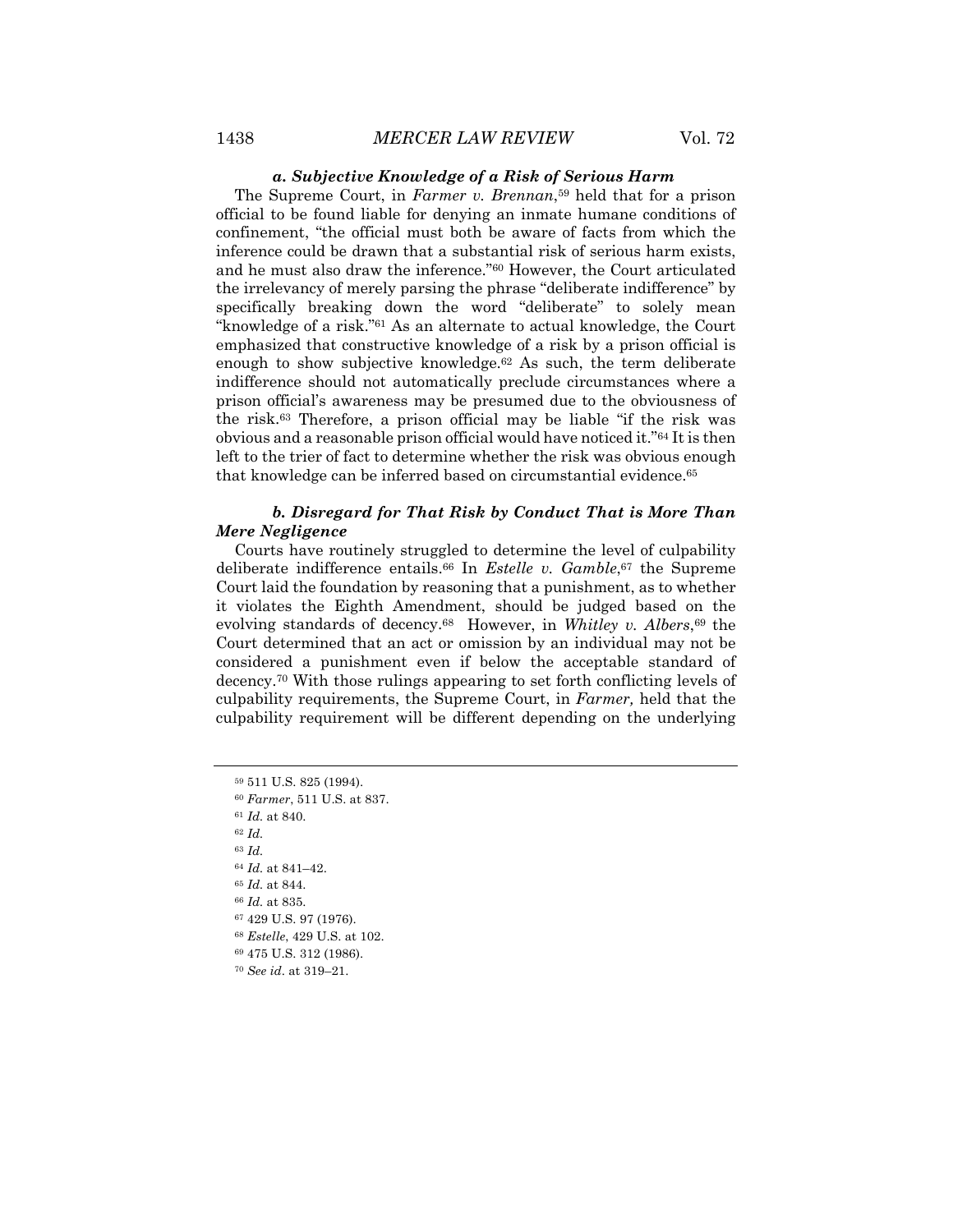basis of an Eighth Amendment claim.71 The Court further elaborated on the culpability requirement set forth in *Estelle* as applied to a claim challenging the conditions of prison confinement.72

In *Estelle*, the Supreme Court concluded that the plaintiff's alleged insufficiency of medical treatment should not have survived the defendant's motion against the chief medical officer of the prison hospital to dismiss the claims, therefore reversing the Court of Appeals for the Fifth Circuit's decision.73 The case involved a prisoner claiming a violation of his Eighth Amendment rights by allegedly receiving an inadequate diagnosis and medical treatment for his back.74 However, the plaintiff had seen the prison's doctor on seventeen prior occasions and been treated with bed rest, muscle relaxants, and pain relievers.75 The Supreme Court determined that the case represented a classic example of medical judgment in which not ordering an x-ray or other like measure did not represent cruel and unusual punishment under the Eighth Amendment.76

In making such a ruling, the Court affirmed that the level of culpability required would be an Eighth Amendment punishment, "which [is] incompatible with the evolving standards of decency that mark the progress of a maturing society or which involve the unnecessary and wonton infliction of pain."77 As such, the Court noted the clear difference between a mere inadvertent failure to provide adequate medical care, and a prison official being deliberately indifferent to a serious medical need constituting unnecessary and wanton infliction of paint.78 The former likely does not rise to the level of a punishment in violation of an inmate's or detainee's Eighth Amendment right, while the latter likely does.79

However, the Supreme Court appeared to heighten the culpability requirement in *Whitley*.80 There, a riot situation was underway in which inmates had secured a prison official as a hostage.81 As prison officials were making their way upstairs to free the hostage, the officials fired

<sup>77</sup> *Id.* at 102.

<sup>71</sup> *Farmer,* 511 U.S. at 835–36.

<sup>72</sup> *Id.* at 839–840.

<sup>73</sup> *Estelle*, 429 U.S. at 108.

<sup>74</sup> *Id.* at 98.

<sup>75</sup> *Id.* at 107.

<sup>76</sup> *Id.* at 107–08.

<sup>78</sup> *See id.* at 104–05.

<sup>79</sup> *Id.* at 104–05.

<sup>80</sup> 475 U.S. at 320–21.

<sup>81</sup> *Id.* at 314–15.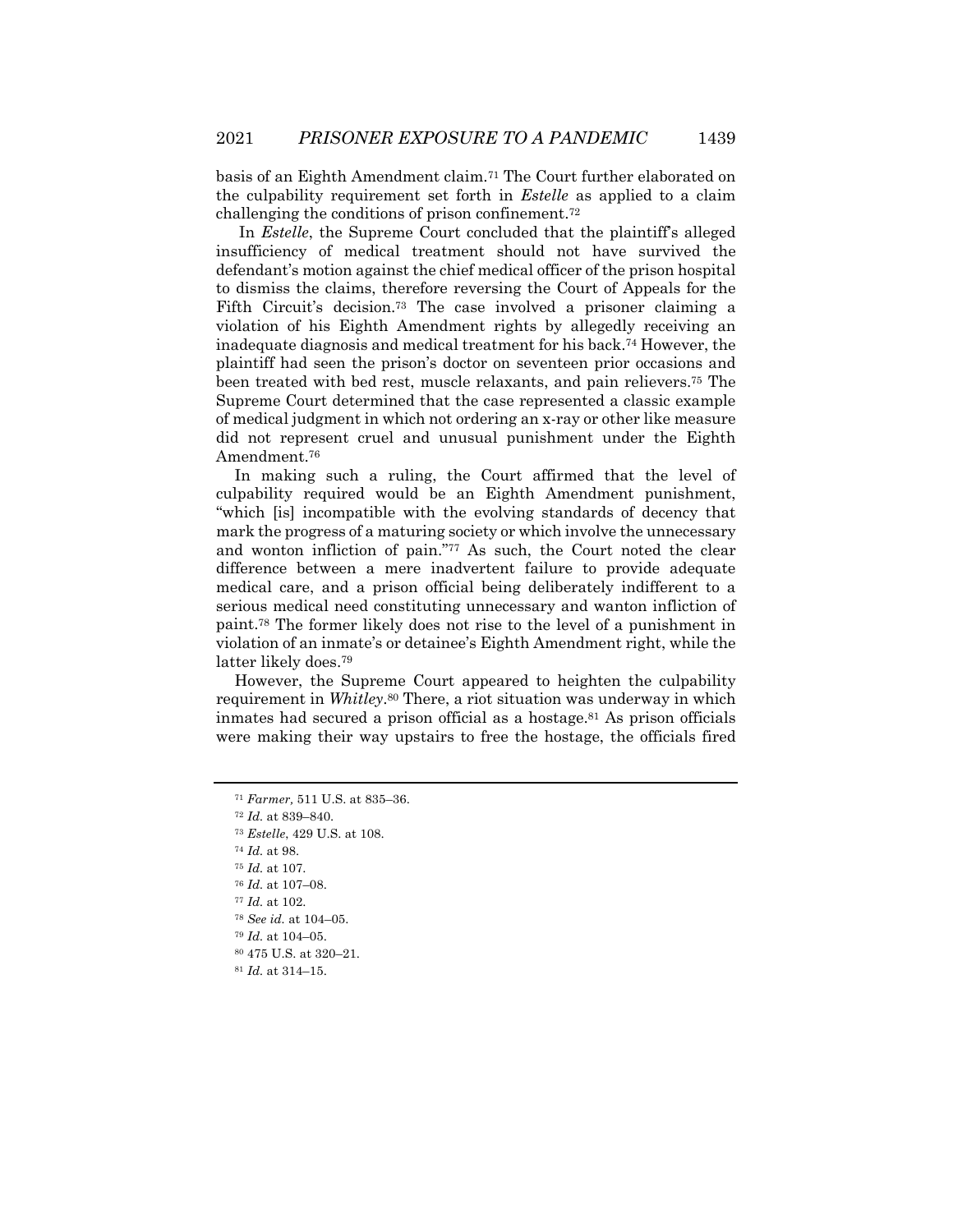warning shots. One inmate still proceeded up the stairs and was subsequently shot. That inmate alleged he was deprived of his Eighth and Fourteenth Amendment rights.82

The Supreme Court ruled that the inmate's Eighth Amendment rights were not violated after determining that the shooting was a good faith effort to restore prison order.83 The Supreme Court held that in determining if the shooting of the inmate in a riot situation inflicted unnecessary and wanton pain and suffering, the question turned to "whether force was applied in a good faith effort to maintain or restore discipline or maliciously and sadistically for the very purpose of causing harm."84

When an Eighth Amendment claim is not predicated on alleged physical violence or force, the Supreme Court determined that *Estelle* should be the basis of the culpability requirement.85 In *Farmer*, the Court reviewed an Eighth Amendment claim in which the plaintiff alleged that prison officials denied her humane conditions of confinement due to the prison officials placing her in a male jail cell where she was beaten and raped.86 In reversing summary judgment in favor of the defendants, the Supreme Court made clear that the deliberate indifference standard given in *Whitley* only applies "when officials [are] accused of using excessive physical force."87 In all other situations, such as claims challenging conditions of confinement or medical care administered, the claims should be evaluated based on the deliberate indifference standard given in *Estelle*.88

In detailing the culpability standard set in *Estelle*, the Court described it as "entail[ing] something more than mere negligence, [but can be] satisfied by something less than acts or omissions for the very purpose of causing harm or with knowledge that harm will result."89 To further simplify *Estelle*'s deliberate indifference standard, the Court adopted "subjective recklessness" as a test for deliberate indifference under the Eighth Amendment.90

The Court, in giving additional guidance on determining subjective recklessness, made known that the core of a court's analysis should focus

<sup>84</sup> *Id.* at 320–21.

- <sup>85</sup> *Farmer*, 511 U.S. at 835–36.
- <sup>86</sup> *Id.* at 829–30.
- <sup>87</sup> *Id.* at 835.
- <sup>88</sup> *Id.*
- <sup>89</sup> *Id.*

<sup>82</sup> *Id.* at 316–17.

<sup>83</sup> *Id.* at 325–26.

<sup>90</sup> *Id.* at 839–40, 114 S. Ct. at 1980.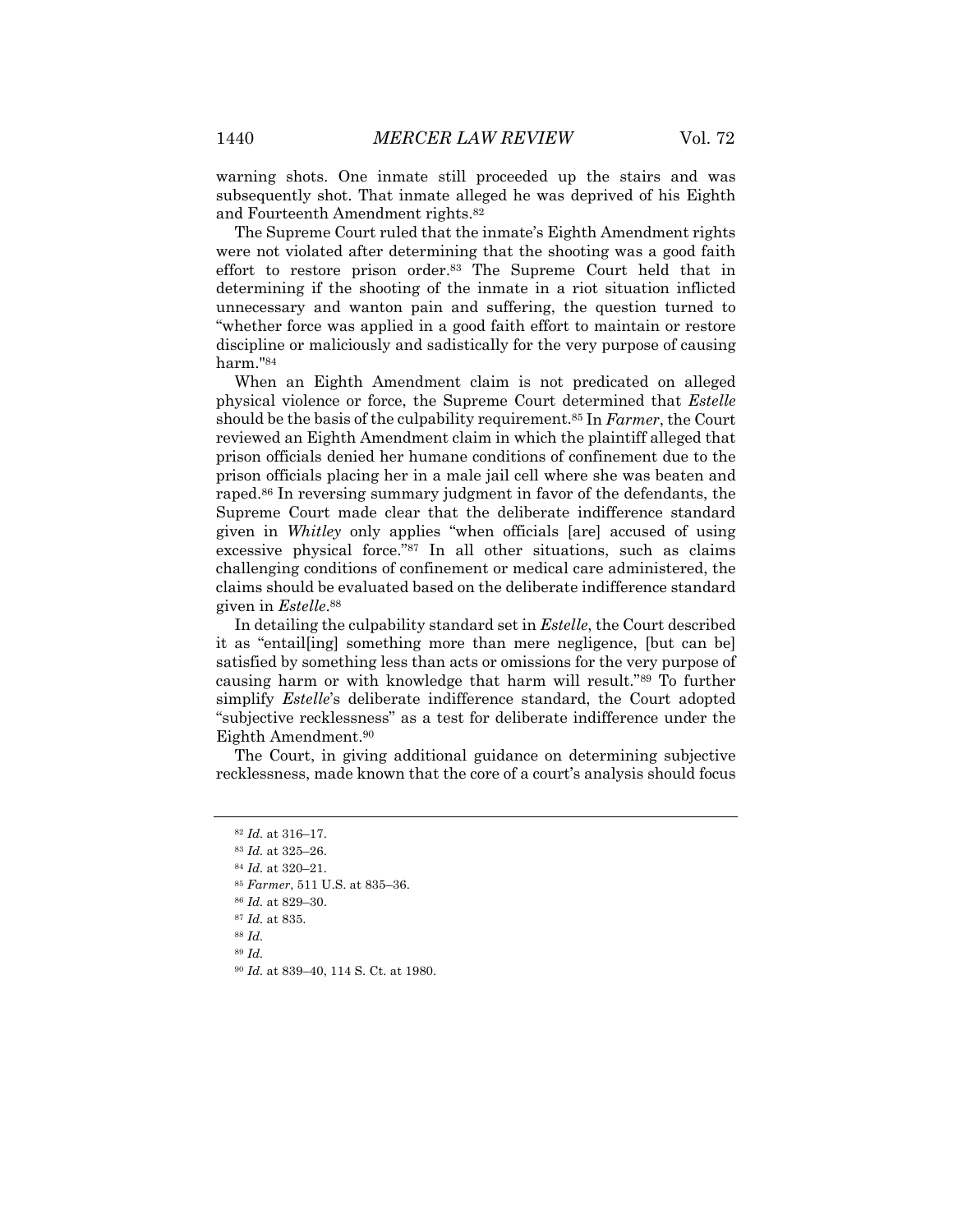on whether an official "responded reasonably" to a known and "substantial risk to inmate health and safety"91 rather than on whether the harm was ultimately averted or not. Specifically, in suits which seek injunctive relief to prevent a substantial risk of serious injury from ripening into actual harm, a court should judge a prison or prison official's response, in determining "reasonability" or deliberate indifference, "in light of the prison authorities' current attitudes and conduct"92 and "their attitudes and conduct at the time suit is brought and persisting thereafter."93

#### IV. COURT'S RATIONALE

In *Junior*, the Eleventh Circuit was tasked with determining whether the district court abused its discretion by granting a preliminary injunction in favor of the plaintiffs, requiring the defendants to comply with an extensive list of COVID-19 safety measures.<sup>94</sup> While there are four requirements which must be established for a preliminary injunction to be granted, the Eleventh Circuit, as did the district court, focused its attention on the likelihood that the plaintiffs will succeed on the merits of their constitutional claim.95

The court briefly articulated that even though the plaintiffs' claim technically arose under the Fourteenth Amendment as the plaintiffs are both pre-trial detainees, the claim should be evaluated under the deliberate indifference standard as applied to an Eighth Amendment claim.96

After establishing that the district court properly chose to apply the deliberate indifference standard to the plaintiffs' claim, the court promptly ruled that the objective component was met.97 This was not a disputed issue between the parties, as COVID-19, without a doubt, poses a substantial risk of serious harm towards the plaintiffs.98

The court was then left to determine the likelihood that plaintiffs had met the subjective component of the deliberate indifference standard. In order to establish that the defendants were deliberately indifferent to the risk of harm posed by COVID-19 towards the plaintiffs, the plaintiffs must demonstrate that the Defendants had "(1) subjective knowledge of

<sup>91</sup> *Id.* at 844.

<sup>92</sup> *Farmer,* 511 U.S. at 845; *Helling*, 509 U.S. at 27.

<sup>93</sup> *Farmer, 511 U.S.* at 845.

<sup>94</sup> *Junior*, 961 F.3d at 1284.

<sup>95</sup> *Id.* at 1285.

<sup>96</sup> *Id.*

<sup>97</sup> *Id.*

<sup>98</sup> *Id.*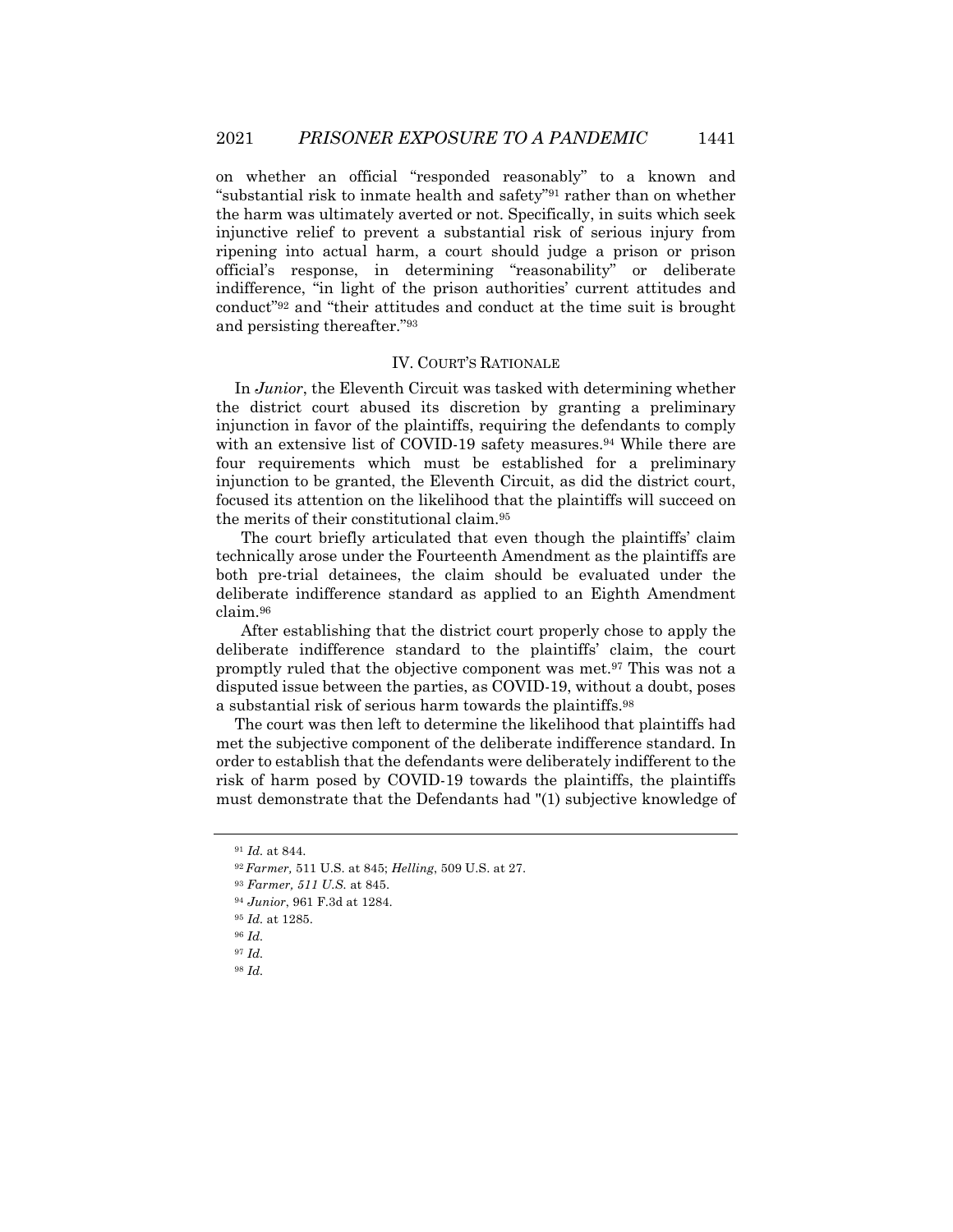a risk of serious harm; (2) disregard of that risk; (3) by conduct that is more than mere negligence."99

The court acknowledged, as almost obvious, that the first sub-element, the defendants' subjective knowledge of the risk associated with COVID-19 was met for purposes of granting a preliminary injunction.100

In evaluating the remaining sub-elements, the court applied the principles described in *Farmer*.101 Thus, the plaintiffs must prove that the defendants disregarded the risk posed by COVID-19 through conduct that was more than mere negligence by showing that the defendants had a sufficiently culpable state of mind demonstrated by subjective recklessness.102

Next, the court reiterated the basis for which the district court made its determination: "(1) the increase in the rate of infections at Metro West and (2) the lack—and seeming impossibility—of meaningful social distancing at the facility."103 The court first concluded that the district court erred in relying on the increased infection rates because, as established in *Farmer*, the court should focus on the reasonableness of the response rather than whether the harm was averted.104 Therefore, if the defendants supply evidence tending to show officials acted reasonably to thwart the risk, the defendants should not be held automatically liable solely because COVID-19 continued to spread at Metro West.105

Second, the court ruled that the district court erred "in concluding that the defendants' inability to ensure adequate social distancing constituted deliberate indifference."106 The court based its ruling on the district court stating repeatedly that social distancing was impossible at Metro West, the inmates' own declarations supporting the notion that social distancing was impossible, and the finding made in the court-commissioned expert report that it was impossible to follow the CDC social distancing guidelines at Metro West.107 Taking such evidence into consideration, the court determined that the defendants "failing to do the 'impossible' doesn't evince indifference, let alone deliberate indifference."108

<sup>101</sup> *Id.* at 1285–86.

<sup>106</sup> *Id.*

<sup>99</sup> *Id.* at 1285 (quoting *Lane*, 835 F.3d at 1308) (quotation omitted).

<sup>100</sup> *Id.*

<sup>102</sup> *Id.*

<sup>103</sup> *Id.* at 1287.

<sup>104</sup> *Id.*

<sup>105</sup> *See id.*

*<sup>107</sup> Id.* 

<sup>108</sup> *Id.*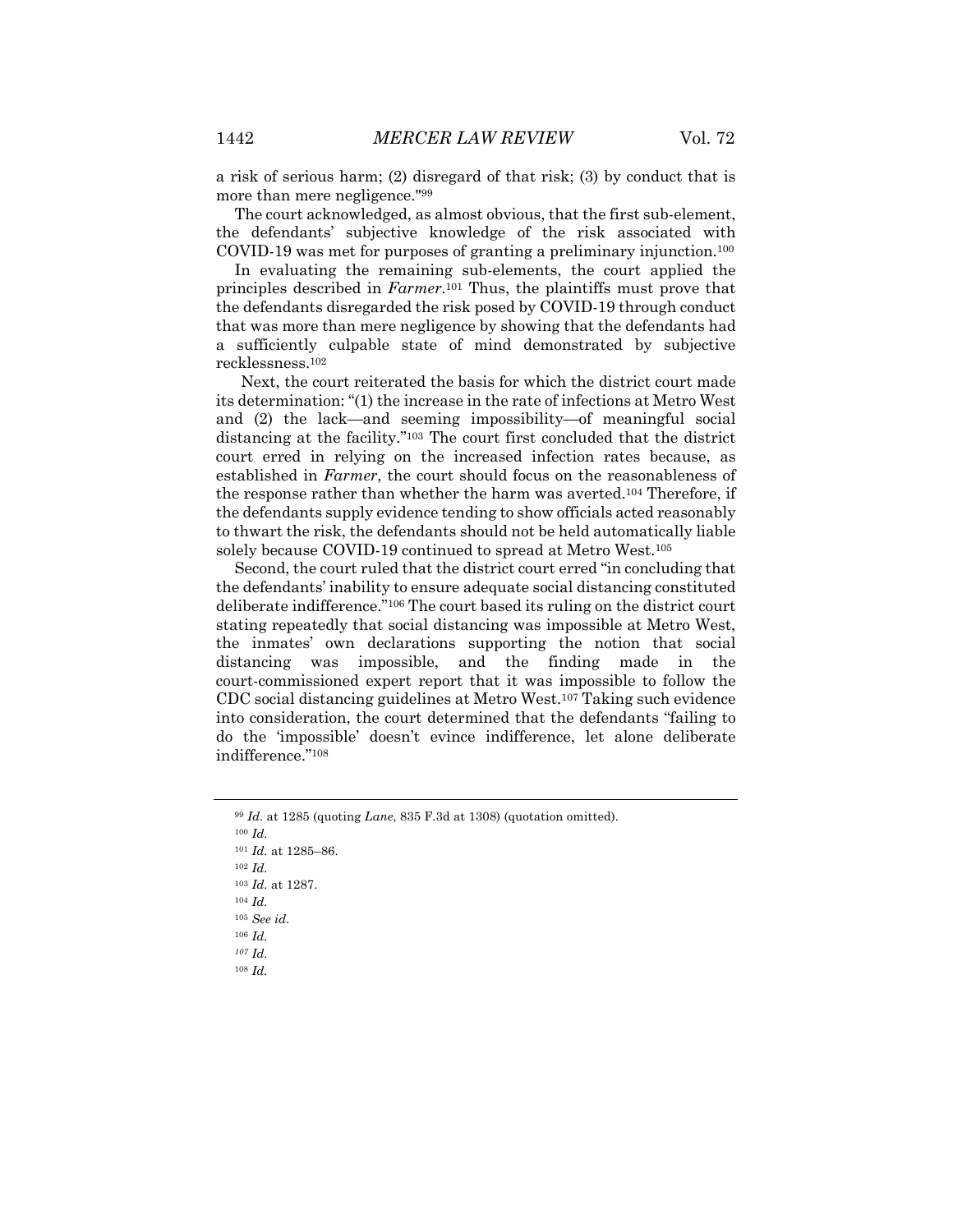In conducting its own analysis, the Eleventh Circuit focused on the defendants' entire course of conduct, taking into account all of defendants' evidence, discounting factual disputes regarding the implementation of defendants' policies and procedures, and setting aside factual disputes regarding the different measures that the defendants allege to have adopted.109 The court took into consideration the court-commissioned expert report which concluded that defendants did their best to defendants encourage social distancing by putting tape on the floor, staggering prison bunks in head to toe configurations, and staggering and distancing patient inmates when going to receive medical treatment and testing.110 The court also clarified that the CDC guidelines for correctional facilities do not require social distancing of six feet between inmates. Rather, the social distancing provision recommends maintaining six feet of distance as the "ideal" practice.111 When ideal social distancing cannot be practiced as recommended, the guidelines indicate a need for tailoring the correctional facility's strategies to individual spaces in a facility, like arranging bunks so individuals sleep head to toe, and that certain strategies may not be feasible in certain facilities.112 Moreover, the court reviewed the defendants' evidence of the measures taken by the prison to mitigate the spread of COVID-19, such as requiring face masks be worn by inmates and staff at all times, giving inmates disinfecting and hygiene supplies, prohibiting outside visitation, checking inmates temperatures daily, and requiring staff to undergo screening prior to entering the facility.<sup>113</sup>

After weighing the experts' opinions, the interpretation of the CDC guidelines for correctional facilities, and the defendants' evidence, the court determined the defendants should not have their actions be considered unreasonable or subjectively reckless when the evidence demonstrates that the prison officials did their best.114 The defendants' should not have their mitigation efforts discounted merely because the prison encountered the "perfect storm of a contagious virus and the space constraints inherent in a correctional facility."115 With defendants' mitigation activities considered reasonable, the plaintiffs failed to meet the subjective component of the deliberate indifference standard.116

<sup>109</sup> *Id.* at 1287–88.

<sup>110</sup> *Id.* at 1288.

<sup>111</sup> *Id.*

<sup>112</sup> *Id.* at 1288–89.

<sup>113</sup> *Id.* at 1289.

<sup>114</sup> *Junior*, 961 F.3d at 1289; *see Farmer,* 511 U.S. at 839–40*.*

<sup>115</sup> *Junior*, 961 F.3d at 1289; *see Farmer*, 511 U.S. at 839–40.

<sup>116</sup> *Junior*, 961 F.3d at 1289.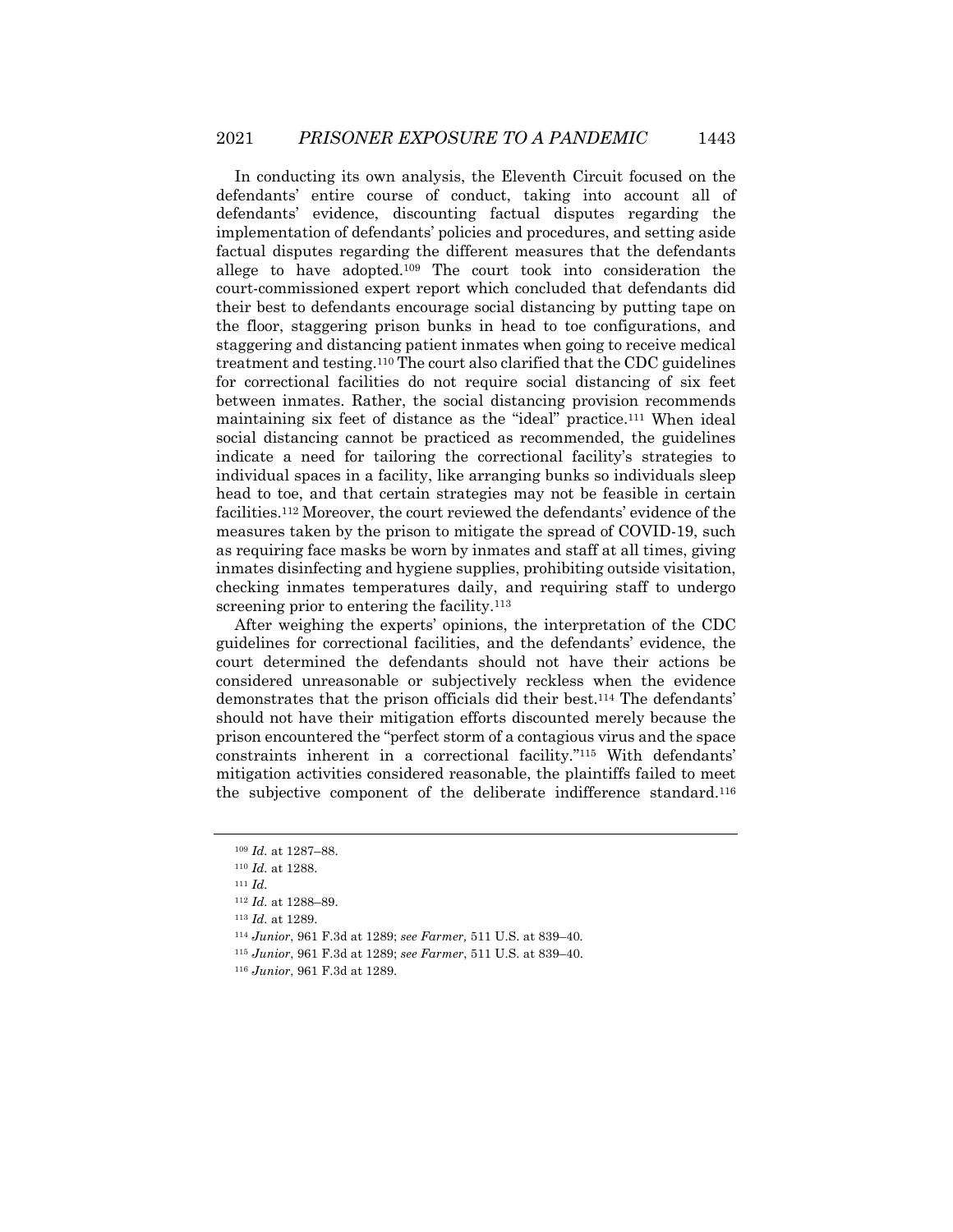Accordingly, the court held that the plaintiffs were not likely to succeed on the merits of their Eighth and Fourteenth Amendment constitutional claim and vacated the district court's grant of plaintiffs' preliminary injunction, concluding that the district court abused its discretion in doing so.117

#### V. IMPLICATIONS

The United States Court of Appeals for the Eleventh Circuit's decision in *Junior* sets forth clear precedent for lower courts to follow when dealing with an emergency situation where an inmate or detainee claims a violation of their Eighth or Fourteenth Amendment rights.118 The new precedent applies the deliberate indifference subjective component established in *Farmer* and relates those principles to an emergency situation in which the harm is imminent and steps taken to eliminate the harm, no matter the degree, will not eliminate such harm.<sup>119</sup>

The Eleventh Circuit's decision in *Junior* highlighted the importance and scope of the subjective component in a deliberate indifference analysis as applied to an Eighth or Fourteenth Amendment claim alleged by an inmate or detainee.120More specifically, the court implicitly applied the principle described in *Farmer*, where the Supreme Court held that the actions' "reasonability" or deliberate indifference should be judged "in light of the prison authorities' current attitudes and conduct<sup>"121</sup> and "their attitudes and conduct at the time suit is brought and persisting thereafter."122 The Eleventh Circuit simplified that notion by asserting that the focus, in determining whether a defendant exhibited subjective recklessness, should be on the entirety of the defendant's conduct and not on isolated failures or impossibilities.123

Evidence of Metro West prison officials' isolated failures to prevent COVID-19 spread and to strictly and uniformly enforce six-foot social distancing, in plain terms, "bogged" down the district court and hampered its analysis. However, the Eleventh Circuit was able to separate "the resultant harm" from the "actions taken by the defendants."124 This adjustment, especially when the risks being presented by the plaintiffs are potentially life threatening, involve a

<sup>117</sup> *Id.* at 1294.

<sup>118</sup> *See id.* at 1287.

<sup>119</sup> *See id.* at 1287.

<sup>120</sup> *See id.* at 1285–88.

<sup>121</sup> *Farmer*, 511 U.S. at 845; *see Helling*, 509 U.S. 25; *see Junior*, 961 F.3d at 1287–89.

<sup>122</sup> *Farmer*, 511 U.S. at 845; *see Junior*, 961 F.3d at 1287–89.

<sup>123</sup> *Junior*, 961 F.3d at 1287–88.

<sup>124</sup> *See id.*